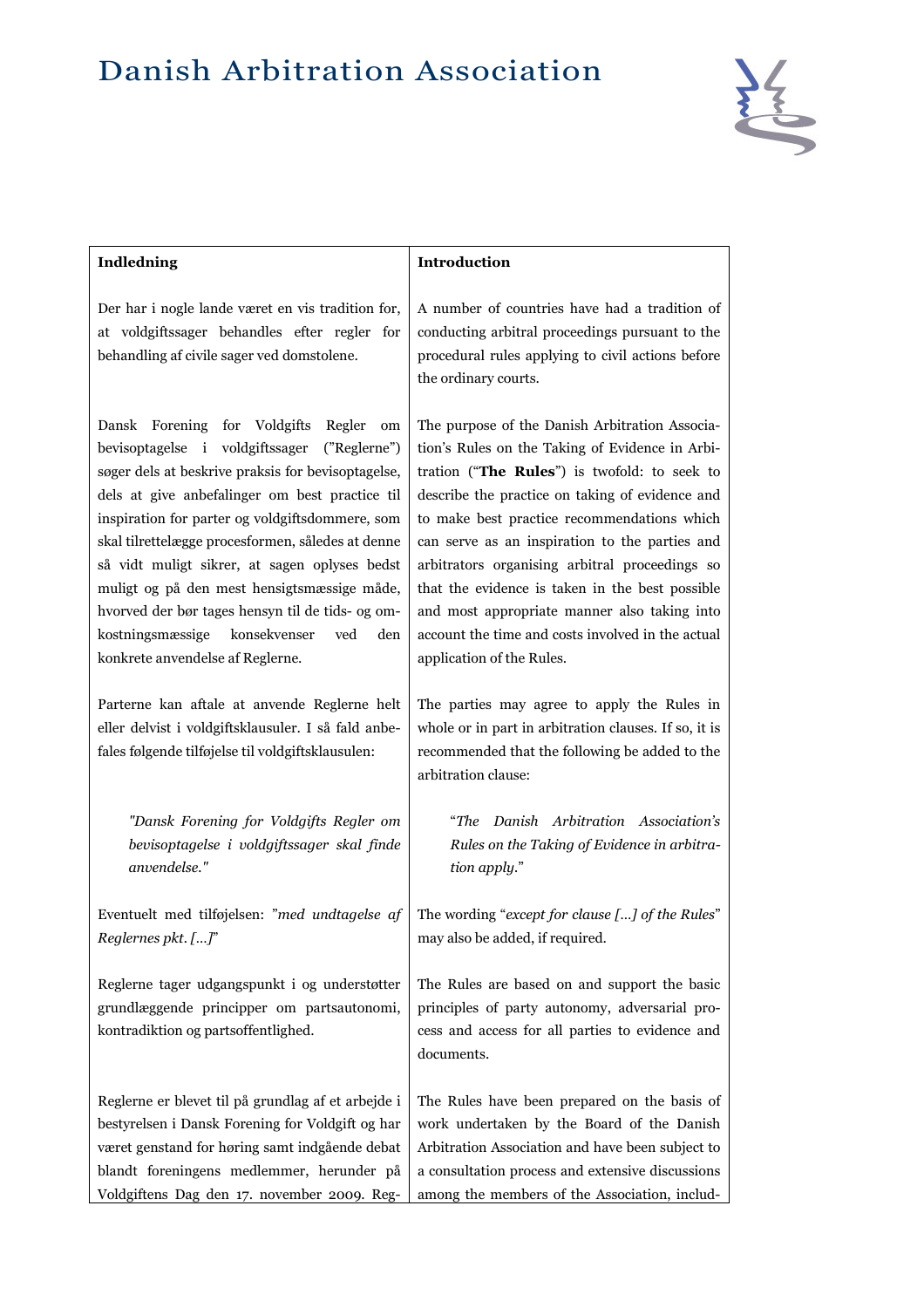

| lerne har endvidere været forelagt og drøftet<br>med en arbejdsgruppe nedsat af Voldgiftsinsti-<br>tuttets bestyrelse. | ing on the Arbitration Day on 17 November<br>2009. The Rules have also been submitted to<br>and discussed with a committee set up by the<br>Board of the Danish Institute of Arbitration. |
|------------------------------------------------------------------------------------------------------------------------|-------------------------------------------------------------------------------------------------------------------------------------------------------------------------------------------|
| København, 28. oktober 2010                                                                                            | Copenhagen, 28 October 2010                                                                                                                                                               |
| På bestyrelsens vegne                                                                                                  | On behalf of the Board                                                                                                                                                                    |
| Karsten Kristoffersen                                                                                                  | Karsten Kristoffersen                                                                                                                                                                     |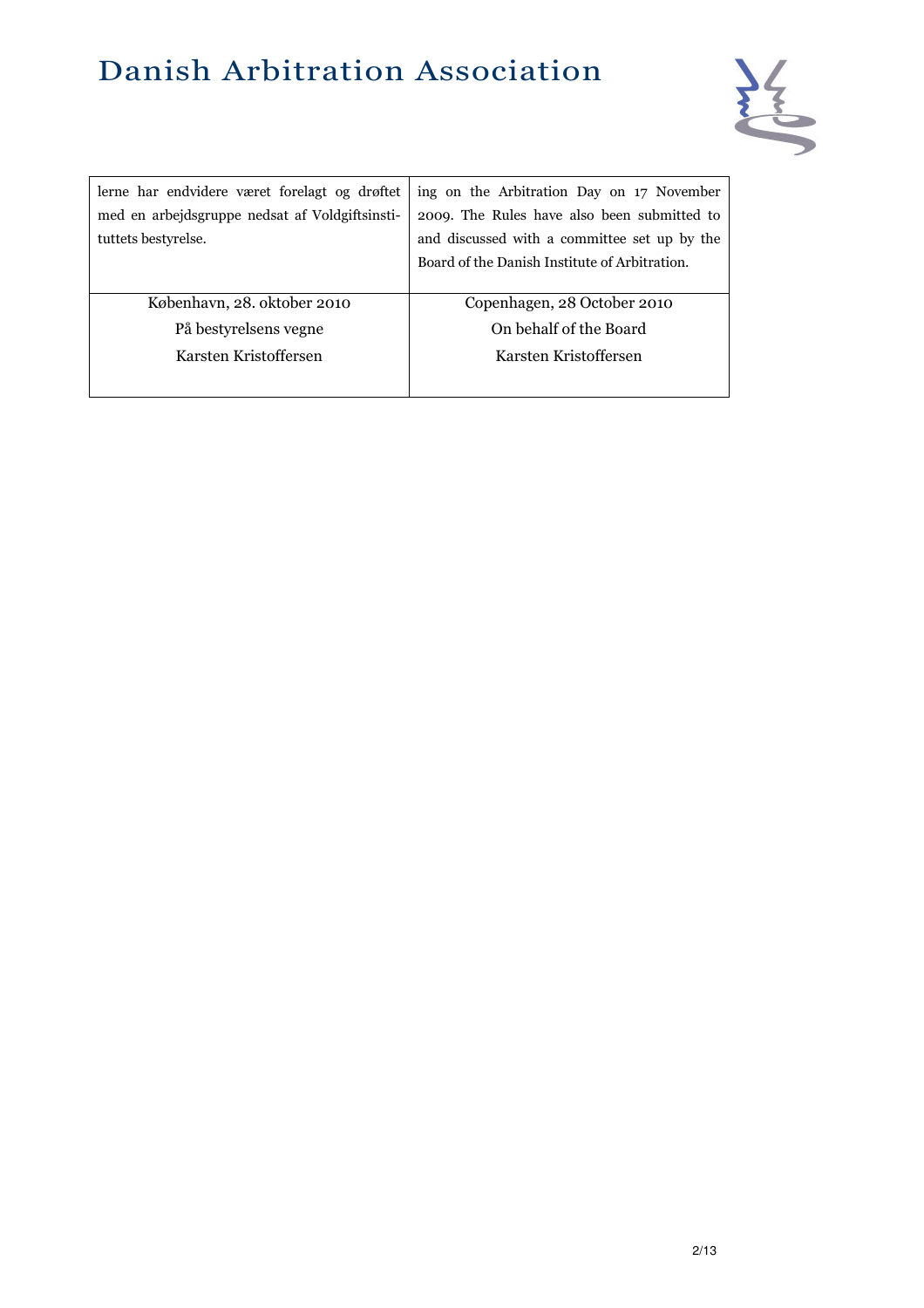

|              | <b>REGLERNE</b>                                                                                                                                                                                                                                                                                      |              | <b>THE RULES</b>                                                                                                                                                                                                                                                                                                  |
|--------------|------------------------------------------------------------------------------------------------------------------------------------------------------------------------------------------------------------------------------------------------------------------------------------------------------|--------------|-------------------------------------------------------------------------------------------------------------------------------------------------------------------------------------------------------------------------------------------------------------------------------------------------------------------|
|              |                                                                                                                                                                                                                                                                                                      |              |                                                                                                                                                                                                                                                                                                                   |
| $\mathbf{1}$ | Anvendelsesområde                                                                                                                                                                                                                                                                                    | $\mathbf{1}$ | <b>Scope of Application</b>                                                                                                                                                                                                                                                                                       |
| 1,1          | Reglerne finder anvendelse, i det omfang<br>parterne har aftalt dette. I mangel af en<br>sådan aftale kan voldgiftsretten beslutte<br>at anvende Reglerne helt eller delvist.                                                                                                                        | 1.1          | The Rules apply to the extent agreed by the<br>Parties. In the absence of such agreement,<br>the Arbitral Tribunal may decide to apply<br>the Rules in whole or in part.                                                                                                                                          |
| 1,2          | I tilfælde af konflikt mellem Reglerne og<br>eventuelle af parterne vedtagne instituti-<br>onelle eller ad hoc regler kan Reglerne<br>kun anvendes, i det omfang de ikke stri-<br>der imod de institutionelle eller ad hoc<br>regler, parterne har aftalt.                                           | 1.2          | In case of conflict between the Rules and<br>any institutional or ad hoc rules adopted by<br>the Parties, the Rules only apply to the ex-<br>tent they are not in conflict with the institu-<br>tional or ad hoc rules adopted by the Par-<br>ties.                                                               |
| 1.3          | Hvis et spørgsmål ikke er reguleret i Reg-<br>lerne, optages beviser på den måde, som<br>parterne har aftalt. I mangel af en sådan<br>aftale optages beviser på den måde, som<br>voldgiftsretten finder hensigtsmæssig.                                                                              | 1.3          | If a question is not governed by the Rules,<br>evidence must be taken in the manner<br>agreed by the Parties. In the absence of<br>such agreement, evidence must be taken in<br>a manner that the Arbitral Tribunal consid-<br>ers appropriate.                                                                   |
| 1.4          | Reglerne er udarbejdet på dansk og en-<br>gelsk. I sager, hvor processproget er<br>dansk, gælder den danske udgave af Reg-<br>lerne. I andre sager gælder den engelske<br>udgave af Reglerne.                                                                                                        | 1.4          | The Rules have been prepared in Danish<br>and English. If the proceedings are to be<br>conducted in Danish, the Danish version of<br>the Rules applies. Otherwise, the English<br>version of the Rules applies.                                                                                                   |
| $\mathbf{2}$ | <b>Dokumenter</b>                                                                                                                                                                                                                                                                                    | 2            | <b>Documents</b>                                                                                                                                                                                                                                                                                                  |
| 2.1          | Parten skal tidligst muligt og i god tid<br>inden forberedelsens afslutning fremlæg-<br>ge de dokumenter, parten agter at påbe-<br>råbe sig, inklusive offentlige dokumenter<br>og offentligt tilgængelige dokumenter,<br>dog ikke dokumenter som allerede er ble-<br>vet fremlagt af en anden part. | 2.1          | A Party shall present, as soon as possible<br>and well in advance of the conclusion of the<br>pre-hearing proceedings, all documents on<br>which the Party intends to rely, including<br>public documents and publicly accessible<br>documents, except for any documents al-<br>ready presented by another Party. |
| $2.2\,$      | Voldgiftsretten kan efter begæring af en<br>part pålægge modparten at fremlægge                                                                                                                                                                                                                      | 2.2          | Upon request of a Party, the Arbitral Tri-<br>bunal may order the other Party to present                                                                                                                                                                                                                          |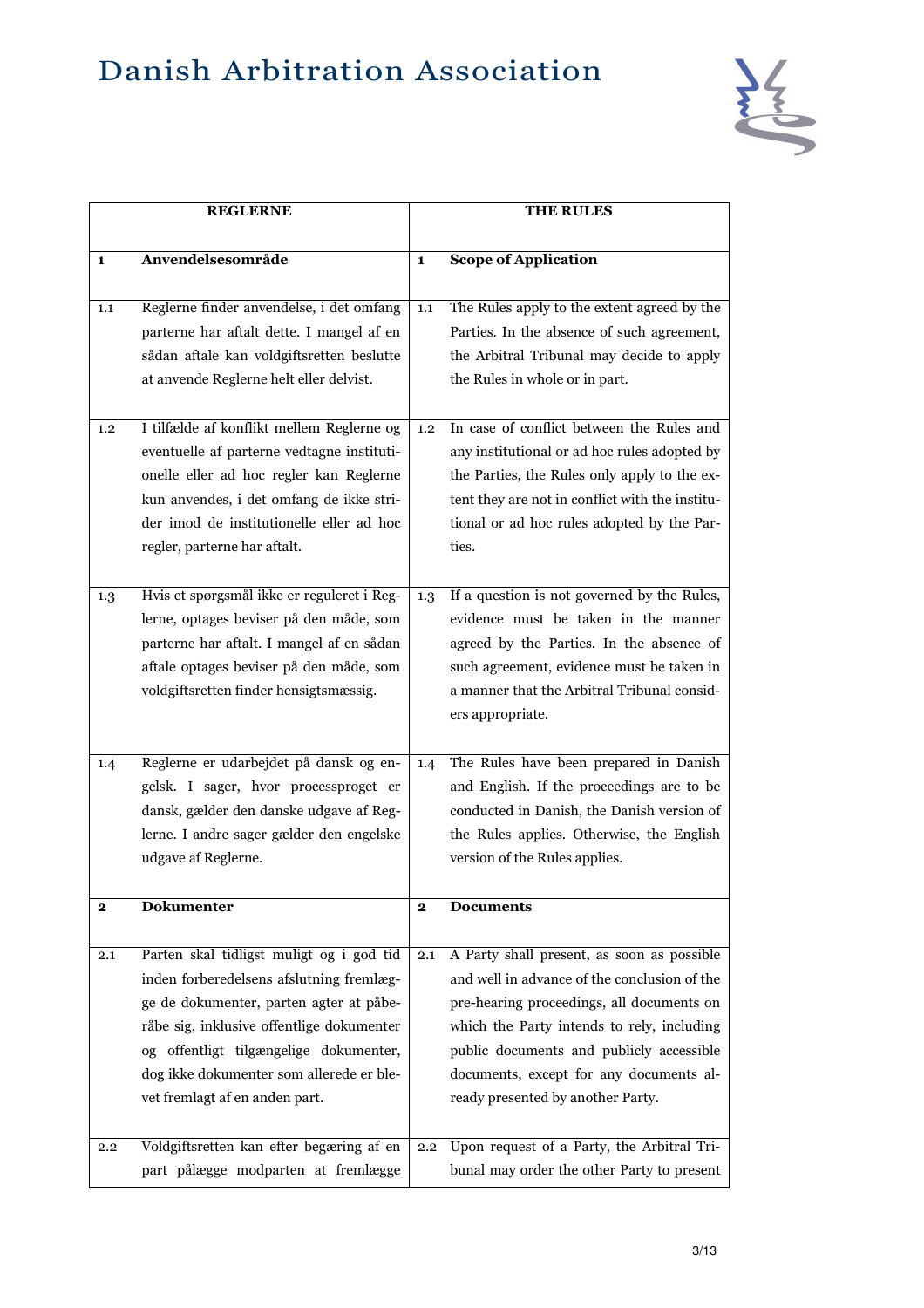

|     |        | dokumenter, der er undergivet modpar-      |     | documents in its possession and on which       |
|-----|--------|--------------------------------------------|-----|------------------------------------------------|
|     |        | tens rådighed, og som parten agter at på-  |     | the Party intends to rely. Before a request    |
|     |        | beråbe sig. Før begæring indgives, skal    |     | can be made, the requesting Party must         |
|     |        | den begærende part forgæves have opfor-    |     | have invited the other Party to present the    |
|     |        | dret modparten til at fremlægge de af be-  |     | requested documents in vain.                   |
|     |        |                                            |     |                                                |
|     |        | gæringen omfattede dokumenter.             |     |                                                |
|     |        |                                            |     |                                                |
| 2.3 |        | En begæring om pålæg til modparten om      | 2.3 | A request that the other Party be ordered to   |
|     |        | fremlæggelse af dokumenter skal inde-      |     | present documents shall contain:               |
|     | holde: |                                            |     |                                                |
|     |        |                                            |     |                                                |
|     | (a)    | en beskrivelse af de(t) efterspurgte       |     | a description of the requested docu-<br>(a)    |
|     |        | dokument(er) eller en snævert af-          |     | ment(s) or a description of a narrowly         |
|     |        | grænset kategori af dokumenter,            |     | defined category of documents which            |
|     |        | som er tilstrækkelig til at identifi-      |     | is sufficient to identify the relevant         |
|     |        | cere de relevante dokumenter,              |     | documents;                                     |
|     |        |                                            |     |                                                |
|     | (b)    | en beskrivelse af de kendsgernin-          |     | a description of the facts to be proved<br>(b) |
|     |        | ger, der skal bevises ved doku-            |     | by the documents and a statement of            |
|     |        | menterne, og en angivelse af de ef-        |     | the relevance and potential materiality        |
|     |        | terspurgte dokumenters relevans            |     | of the documents to the legal submis-          |
|     |        | og mulige betydning for sagens             |     | sions of the case;                             |
|     |        | anbringender,                              |     |                                                |
|     |        |                                            |     |                                                |
|     | (c)    | en erklæring om, at de efterspurg-         |     | a statement that the documents re-<br>(c)      |
|     |        | te dokumenter ikke er i den an-            |     | quested are not in the possession, cus-        |
|     |        | modende parts besiddelse, vare-            |     | tody or control of the requesting Par-         |
|     |        | tægt eller kontrol, og                     |     | ty, and                                        |
|     |        |                                            |     |                                                |
|     | (d)    | en redegørelse for de grunde,              |     | a statement of the reasons why the<br>(d)      |
|     |        | hvorpå parten støtter, at modpar-          |     | Party assumes the documents re-                |
|     |        | ten er i besiddelse af eller har kon-      |     |                                                |
|     |        |                                            |     | quested are in the possession or con-          |
|     |        | trol over dokumenterne.                    |     | trol of the other Party.                       |
| 2.4 |        | Den part, der er adressat for begæringen   | 2.4 | The Party to whom the request to present       |
|     |        | om fremlæggelse af dokumenter, skal gi-    |     | documents is addressed shall be given rea-     |
|     |        | ves rimelig mulighed for at fremkomme      |     | sonable opportunity to make any objections     |
|     |        |                                            |     |                                                |
|     |        | med eventuelle indsigelser mod at frem-    |     | against the presentation of some or all of     |
|     |        | lægge nogle eller alle de efterspurgte do- |     | the documents requested.                       |
|     |        | kumenter.                                  |     |                                                |
|     |        |                                            |     |                                                |
| 2.5 |        | En part skal fremlægge alle efterspurgte   | 2.5 | A Party must present all documents re-         |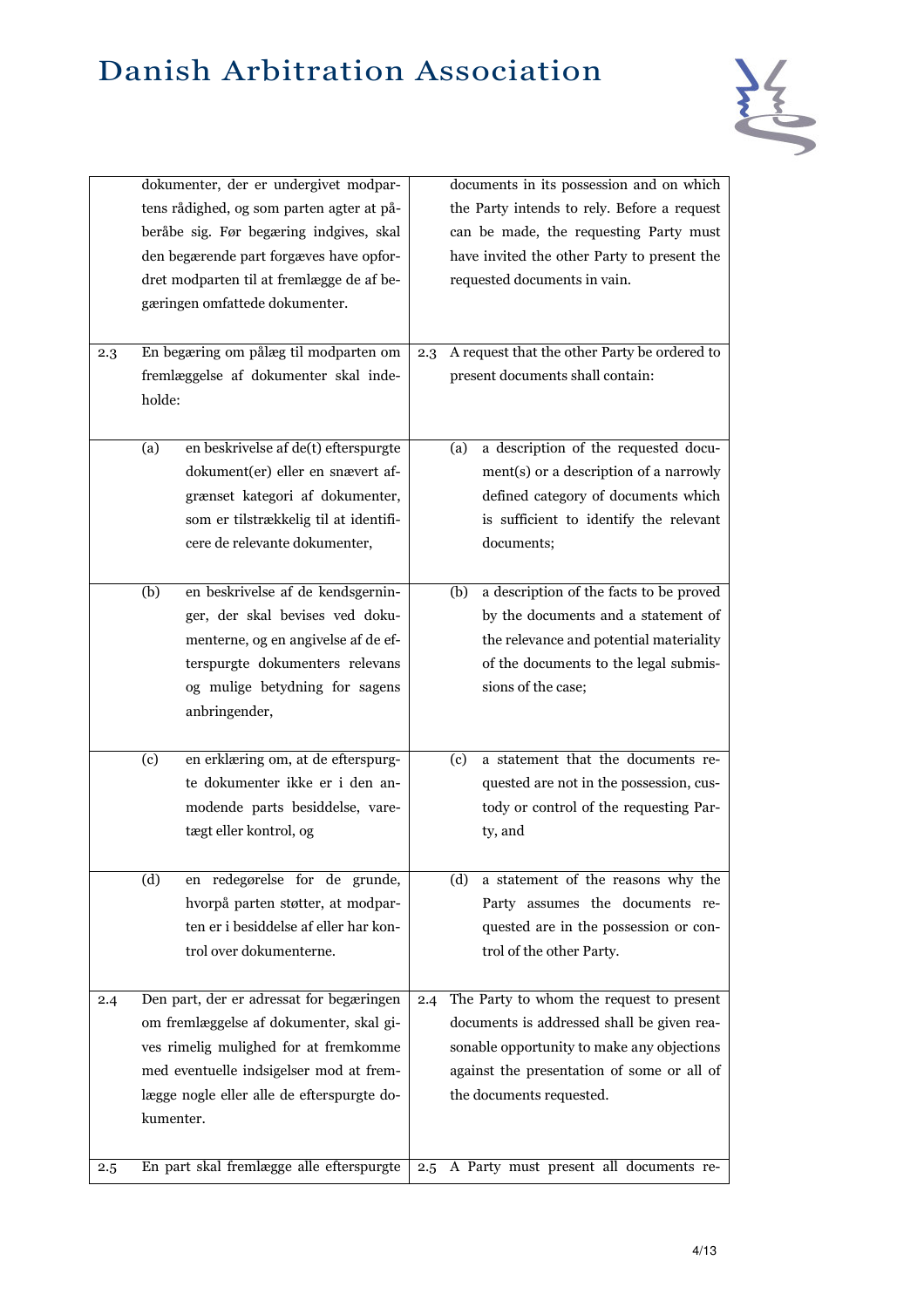

|     | dokumenter, som den pågældende ikke                                                                                                                                                                                                                                                                                                                                                                                                                                                               |     | quested which that Party has made no ob-                                                                                                                                                                                                                                                                                                                                                                                                                                                                               |
|-----|---------------------------------------------------------------------------------------------------------------------------------------------------------------------------------------------------------------------------------------------------------------------------------------------------------------------------------------------------------------------------------------------------------------------------------------------------------------------------------------------------|-----|------------------------------------------------------------------------------------------------------------------------------------------------------------------------------------------------------------------------------------------------------------------------------------------------------------------------------------------------------------------------------------------------------------------------------------------------------------------------------------------------------------------------|
|     | har gjort indsigelse mod at fremlægge.                                                                                                                                                                                                                                                                                                                                                                                                                                                            |     | jections to present.                                                                                                                                                                                                                                                                                                                                                                                                                                                                                                   |
|     |                                                                                                                                                                                                                                                                                                                                                                                                                                                                                                   |     |                                                                                                                                                                                                                                                                                                                                                                                                                                                                                                                        |
| 2.6 | Voldgiftsretten skal hurtigst muligt, og<br>efter parterne har haft lejlighed til at ud-<br>tale sig, tage stilling til begæringen. Vold-<br>giftsretten kan pålægge en part at frem-<br>lægge dokumenter, eller ekstrakt deraf,<br>hvis voldgiftsretten finder, at de emner,<br>den anmodende part ønsker at bevise,<br>kan være af betydning for sagen, at den<br>begærende part, alle omstændigheder ta-<br>get i betragtning, har et rimeligt krav<br>derpå, og at rejste indsigelser må vige | 2.6 | The Arbitral Tribunal shall consider the<br>request as soon as possible after the Parties<br>have had the opportunity to make a state-<br>ment on the request. The Arbitral Tribunal<br>may order a Party to present documents or<br>extracts thereof if the Arbitral Tribunal de-<br>termines that the issues that the requesting<br>Party wishes to prove are relevant to the<br>case, and that the requesting Party, all cir-<br>cumstances considered, has reasonable<br>grounds for the request which exceeds any |
| 2.7 | herfor.<br>I tilfælde, hvor en indsigelses berettigelse<br>kun kan afklares ved gennemgang af do-<br>kumentet, kan voldgiftsretten i samråd<br>med parterne udpege en uafhængig og<br>upartisk ekspert, forudsat denne accepte-<br>rer at være underlagt tavshedspligt, til at<br>gennemgå sådanne dokumenter og rap-                                                                                                                                                                             | 2.7 | objections to the request.<br>If the justification of an objection can be<br>determined only by review of the docu-<br>ment, the Arbitral Tribunal may, after con-<br>sultation with the Parties and provided the<br>expert accepts to be bound by a duty of con-<br>fidentiality, appoint an independent and<br>impartial expert to review such documents                                                                                                                                                             |
|     | portere om sin vurdering af indsigelser-<br>nes berettigelse.                                                                                                                                                                                                                                                                                                                                                                                                                                     |     | and to give his opinion on the justification<br>of the objections.                                                                                                                                                                                                                                                                                                                                                                                                                                                     |
| 2.8 | Hvis der fremlægges kopier, skal disse<br>svare til originalerne. Enhver original skal<br>efter anmodning fra voldgiftsretten frem-<br>vises til gennemsyn. En part kan i stedet<br>for at fremlægge efterspurgte dokumenter<br>udlevere dokumenterne til den part, som<br>har begæret dem fremlagt, og overlade<br>det til denne part selv at fremlægge do-<br>kumenterne i ønsket omfang.                                                                                                       | 2.8 | If copies are presented, they must conform<br>to the originals. At the request of the Arbi-<br>tral Tribunal, any original must be present-<br>ed for inspection. Instead of presenting the<br>requested documents, a Party may submit<br>the requested documents to the requesting<br>Party and let this Party present the docu-<br>ments to the extent desired.                                                                                                                                                      |
| 3   | Vidner, parter og partsrepræsen-<br>tanter                                                                                                                                                                                                                                                                                                                                                                                                                                                        | 3   | Witnesses, parties and representa-<br>tives of the Parties                                                                                                                                                                                                                                                                                                                                                                                                                                                             |
| 3.1 | Parterne skal tidligst muligt, og i god tid<br>inden forberedelsens afslutning, angive<br>de vidner, hvis forklaringer de agter at<br>påberåbe sig, samt genstanden og de væ-                                                                                                                                                                                                                                                                                                                     | 3.1 | The Parties shall, as soon as possible and<br>well in advance of the conclusion of the<br>pre-hearing proceedings, identify the wit-<br>nesses on whose statements they intend to                                                                                                                                                                                                                                                                                                                                      |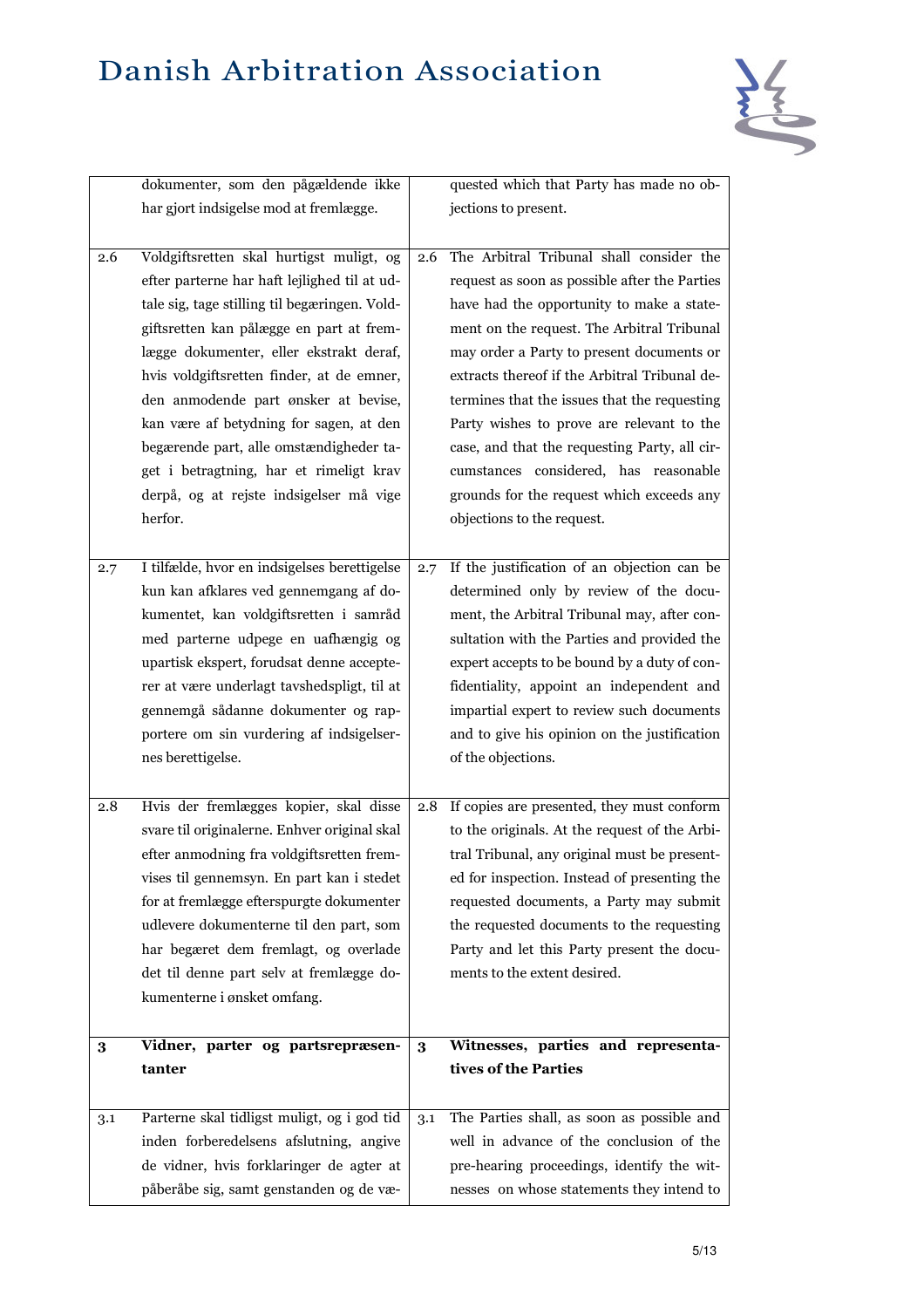

|     |             | sentlige temaer for vidneforklaringerne.                                                                                                                                                                                                                              |     | rely as well as the subject matter and the<br>main topics of the witness statements.                                                                                                                                                                                                                  |
|-----|-------------|-----------------------------------------------------------------------------------------------------------------------------------------------------------------------------------------------------------------------------------------------------------------------|-----|-------------------------------------------------------------------------------------------------------------------------------------------------------------------------------------------------------------------------------------------------------------------------------------------------------|
| 3.2 |             | Enhver kan med de af voldgiftsretten<br>fastsatte undtagelser afgive forklaring for<br>voldgiftsretten. Parterne kan fremlægge<br>skriftlige vidneerklæringer i forbindelse<br>med sagens forberedelse, jf. artikel 3.4.                                              | 3.2 | Any person may, subject to the exemptions<br>determined by the Arbitral Tribunal, make<br>a statement before the Arbitral Tribunal.<br>The Parties may present written witness<br>statements in connection with the prepara-<br>tion of the case, see Article 3.4.                                    |
| 3.3 | beråbe sig. | Voldgiftsretten kan henstille, at en part<br>fremlægger skriftlig erklæring fra de vid-<br>ner, hvis forklaring parten ønsker at på-                                                                                                                                  | 3.3 | The Arbitral Tribunal may invite each Party<br>to present written statements from the wit-<br>nesses on whose testimony that Party in-<br>tends to rely.                                                                                                                                              |
| 3.4 |             | Hver vidneerklæring skal indeholde:                                                                                                                                                                                                                                   | 3.4 | Each written witness statement shall con-<br>tain:                                                                                                                                                                                                                                                    |
|     | (a)         | vidnets fulde navn og adresse,<br>eventuelle nuværende og tidligere<br>relationer til voldgiftsrettens med-<br>lemmer, enhver af parterne og de-<br>res rådgivere samt en kort beskri-<br>velse af den pågældendes bag-<br>grund, kvalifikationer og uddan-<br>nelse, |     | the full name and address of the wit-<br>(a)<br>ness, his or her present and past rela-<br>tionship, if any, with the members of<br>the Arbitral Tribunal, any of the Par-<br>ties and their advisors, and a short de-<br>scription of his or her background,<br>qualifications, and formal training; |
|     | (b)         | en beskrivelse af kendsgerninger-<br>ne og kilden til vidnets oplysnin-<br>ger hvad angår disse kendsgernin-<br>ger,                                                                                                                                                  |     | a description of the facts and the<br>(b)<br>source of the witness' information as<br>to those facts;                                                                                                                                                                                                 |
|     | (c)         | en redegørelse for, hvorledes er-<br>klæringen er udarbejdet,                                                                                                                                                                                                         |     | a report on how the statement was<br>(c)<br>prepared;                                                                                                                                                                                                                                                 |
|     | (d)         | en bekræftelse på, at erklæringen<br>efter vidnets opfattelse er korrekt,<br>og                                                                                                                                                                                       |     | an affirmation that the witness con-<br>(d)<br>siders the statement to be correct; and                                                                                                                                                                                                                |
|     | (e)         | vidnets underskrift samt angivelse<br>af tid og sted.                                                                                                                                                                                                                 |     | the signature of the witness and speci-<br>(e)<br>fication of date and place.                                                                                                                                                                                                                         |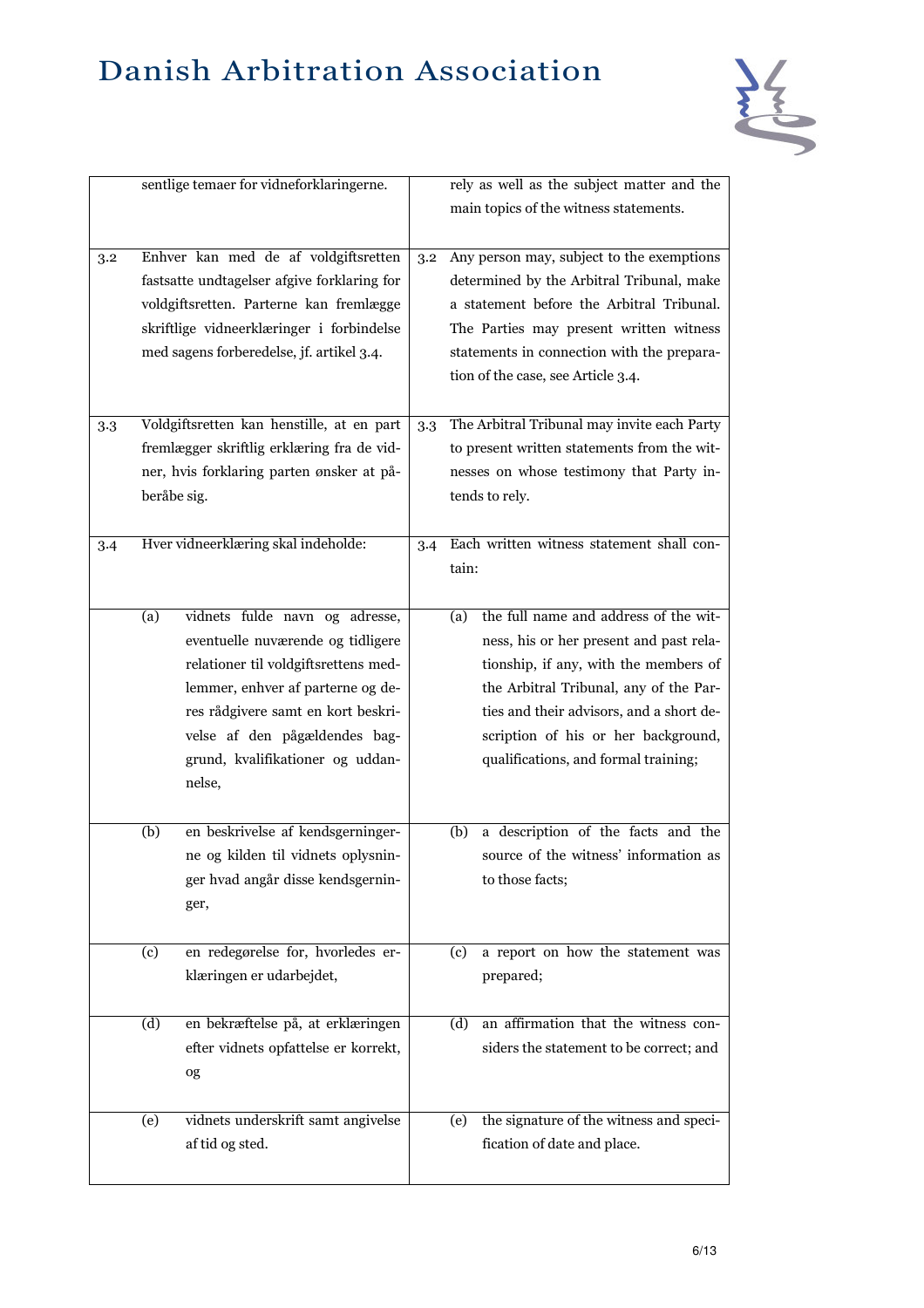

| 3.5 | Et vidne, der har afgivet en vidneerklæ-<br>ring, skal afgive mundtlig forklaring for<br>voldgiftsretten, medmindre parterne afta-<br>ler andet.                                                                                                                                                                                                                          | 3.5                     | Each witness who has submitted a written<br>witness statement must appear and give<br>oral testimony before the Arbitral Tribunal,<br>unless otherwise agreed by the Parties.                                                                                                                                                                                                      |
|-----|---------------------------------------------------------------------------------------------------------------------------------------------------------------------------------------------------------------------------------------------------------------------------------------------------------------------------------------------------------------------------|-------------------------|------------------------------------------------------------------------------------------------------------------------------------------------------------------------------------------------------------------------------------------------------------------------------------------------------------------------------------------------------------------------------------|
| 3.6 | Hvis et vidne, som har afgivet en vidneer-<br>klæring, uden rimelig grund undlader at<br>møde og afgive mundtlig forklaring for<br>voldgiftsretten eller domstolene, ser vold-<br>giftsretten bort fra denne vidneerklæring<br>efter begæring fra den anden part, med-<br>mindre der foreligger ganske særlige om-<br>stændigheder.                                       | 3.6                     | If a witness who has submitted a written<br>witness statement fails without a valid rea-<br>son to appear to give an oral statement be-<br>fore the Arbitral Tribunal or the ordinary<br>courts, the Arbitral Tribunal shall, upon re-<br>quest from the other Party, disregard that<br>witness statement, unless extraordinary<br>circumstances prevail.                          |
| 3.7 | Reglerne i denne artikel 3 finder tilsva-<br>rende anvendelse på parter og partsre-<br>præsentanter, der skal afgive forklaring<br>for voldgiftsretten.                                                                                                                                                                                                                   | 3.7                     | The provisions of this Article 3 also apply to<br>Parties and representatives of the Parties<br>who are to give statements before the Arbi-<br>tral Tribunal.                                                                                                                                                                                                                      |
| 4   | Partsudpegede eksperter                                                                                                                                                                                                                                                                                                                                                   | $\overline{\mathbf{4}}$ | <b>Party-Appointed Experts</b>                                                                                                                                                                                                                                                                                                                                                     |
|     |                                                                                                                                                                                                                                                                                                                                                                           |                         |                                                                                                                                                                                                                                                                                                                                                                                    |
| 4.1 | En part kan fremlægge rapporter udar-<br>bejdet af en af en part udpeget ekspert,<br>herunder rapporter udarbejdet til brug<br>for den verserende voldgiftssag, som be-<br>vis vedrørende specifikke spørgsmål.                                                                                                                                                           | 4.1                     | A Party may present reports prepared by a<br>party-appointed expert, including reports<br>prepared for the use of the pending arbitral<br>dispute, as evidence concerning specific is-<br>sues.                                                                                                                                                                                    |
| 4.2 | Ekspertrapporter skal indeholde:                                                                                                                                                                                                                                                                                                                                          | 4.2                     | Expert reports shall contain:                                                                                                                                                                                                                                                                                                                                                      |
|     | ekspertens fulde navn, eventuelle<br>(a)<br>nuværende og tidligere relationer<br>til voldgiftsrettens medlemmer,<br>enhver af parterne og deres rådgi-<br>vere samt en kort beskrivelse af<br>ekspertens baggrund, kvalifikati-<br>oner, uddannelse og erfaring,<br>en redegørelse for de kendsger-<br>(b)<br>ninger, som vurderinger og kon-<br>klusioner er baseret på, |                         | the full name of the expert, his or her<br>(a)<br>present and past relationship, if any,<br>with the members of the Arbitral Tri-<br>bunal, any of the Parties and their ad-<br>visors, and a short description of his<br>or her background, qualifications,<br>formal training and experience;<br>a statement of the facts on which<br>(b)<br>opinions and conclusions are based; |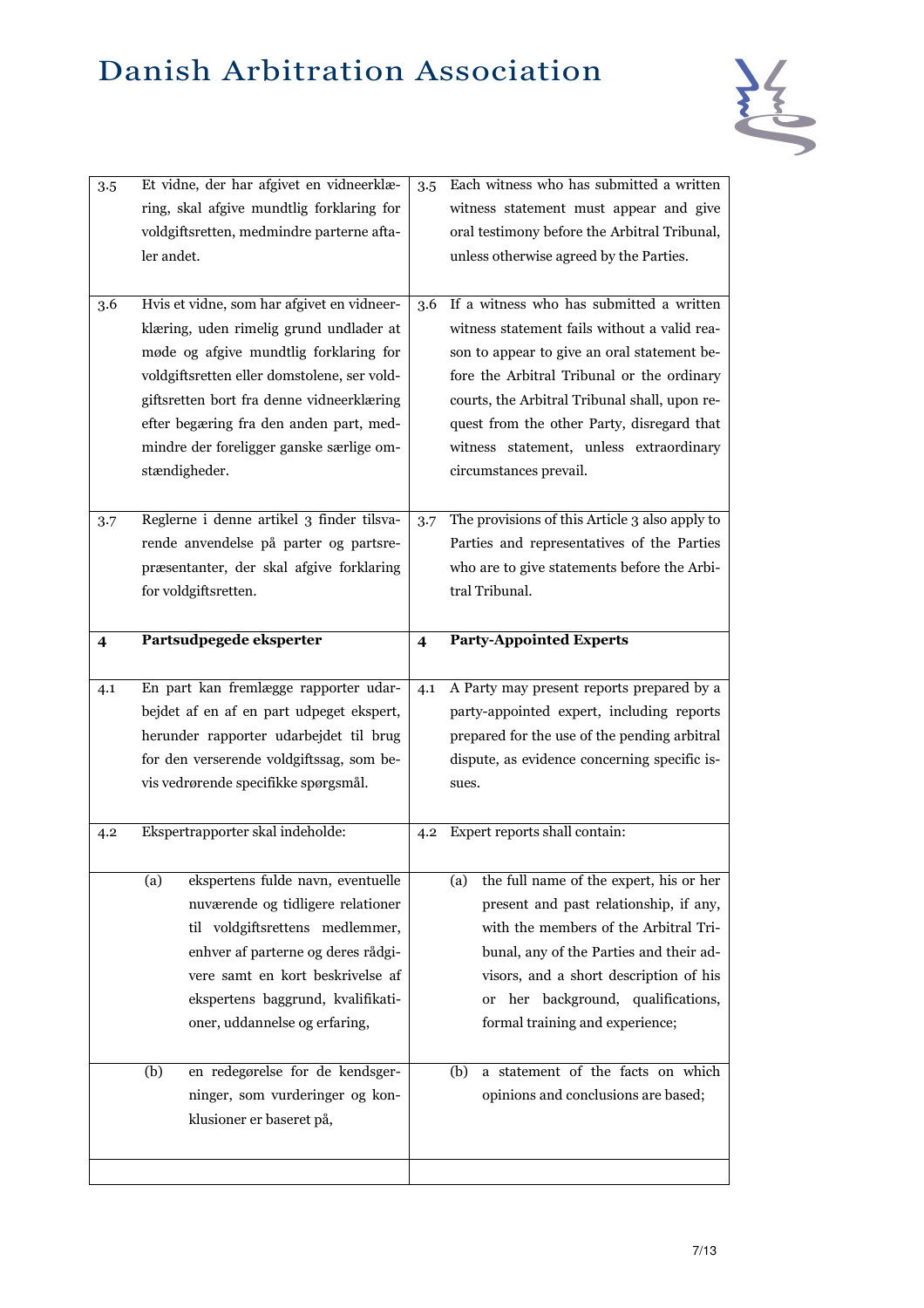

|     | (c) | en beskrivelse af anvendte meto-             |     | a description of the methods, evidence<br>(c)  |
|-----|-----|----------------------------------------------|-----|------------------------------------------------|
|     |     | der, beviser og andre data,                  |     | and other information used;                    |
|     |     |                                              |     |                                                |
|     | (d) | en bekræftelse på, at ekspertrap-            |     | (d)<br>an affirmation that the expert consid-  |
|     |     | porten efter ekspertens opfattelse           |     | ers the expert report to be correct,           |
|     |     | er korrekt og retvisende, og                 |     | true and fair; and                             |
|     |     |                                              |     |                                                |
|     | (e) | ekspertens underskrift samt angi-            |     | the signature of the expert and a spec-<br>(e) |
|     |     | velse af tid og sted.                        |     | ification of date and place.                   |
|     |     |                                              |     |                                                |
| 4.3 |     | Voldgiftsretten kan efter at have hørt       | 4.3 | After having heard the Parties, the Arbitral   |
|     |     | parterne beslutte, at partsudpegede ek-      |     | Tribunal may order that party-appointed        |
|     |     | sperter, som har udarbejdet ekspertrap-      |     | experts who have prepared expert reports       |
|     |     | porter vedrørende de samme eller lignen-     |     | on the same or related issues meet before      |
|     |     | de emner, skal mødes forud for den           |     | the oral hearing and confer on such issues     |
|     |     | mundtlige forhandling og konferere om        |     | in order to settle any differences of opinion, |
|     |     | sådanne emner med henblik på at afklare      |     | etc.                                           |
|     |     | eventuelle uenigheder mv.                    |     |                                                |
|     |     |                                              |     |                                                |
| 4.4 |     | Enhver partsudpeget ekspert skal møde        | 4.4 | Any party-appointed expert shall appear        |
|     |     | for at afgive mundtlig forklaring for vold-  |     | and give an oral statement before the Arbi-    |
|     |     | giftsretten, medmindre parterne beslutter    |     | tral Tribunal, unless the Parties agree oth-   |
|     |     | andet. Voldgiftsretten kan efter at have     |     | erwise. After consultation with the Parties    |
|     |     | hørt parterne beslutte, at partsudpegede     |     | the Arbitral Tribunal may decide that par-     |
|     |     | eksperter, som har udarbejdet ekspert-       |     | ty-appointed experts who have prepared         |
|     |     | rapporter vedrørende de samme eller lig-     |     | expert reports on the same or related issues   |
|     |     | nende emner, afhøres sammen.                 |     | shall give their oral statements before the    |
|     |     |                                              |     | Tribunal concurrently.                         |
|     |     |                                              |     |                                                |
| 4.5 |     | Hvis en partsudpeget ekspert uden rime-      | 4.5 | If a party-appointed expert fails without a    |
|     |     | lig grund undlader at møde op for at afgi-   |     | valid reason to appear before the Arbitral     |
|     |     | ve vidneforklaring for voldgiftsretten eller |     | Tribunal or the ordinary courts or fails to    |
|     |     | domstolene eller undlader at deltage i den   |     | participate in the procedure mentioned in      |
|     |     | i artikel 4.3 omtalte konferering, bortset   |     | Article 4.3, except for situations where this  |
|     |     | fra hvor dette er aftalt mellem parterne,    |     | has been agreed by the Parties, the Arbitral   |
|     |     | skal voldgiftsretten efter begæring fra den  |     | Tribunal shall, upon request from the other    |
|     |     | anden part se bort fra ekspertens rapport,   |     | Party, disregard such expert's report, unless  |
|     |     | medmindre der foreligger ganske særlige      |     | extraordinary circumstances prevail.           |
|     |     |                                              |     |                                                |
|     |     | omstændigheder.                              |     |                                                |
|     |     | Eksperter udpeget af voldgiftsretten         |     | <b>Tribunal-Appointed Experts</b>              |
| 5   |     |                                              | 5   |                                                |
|     |     |                                              |     |                                                |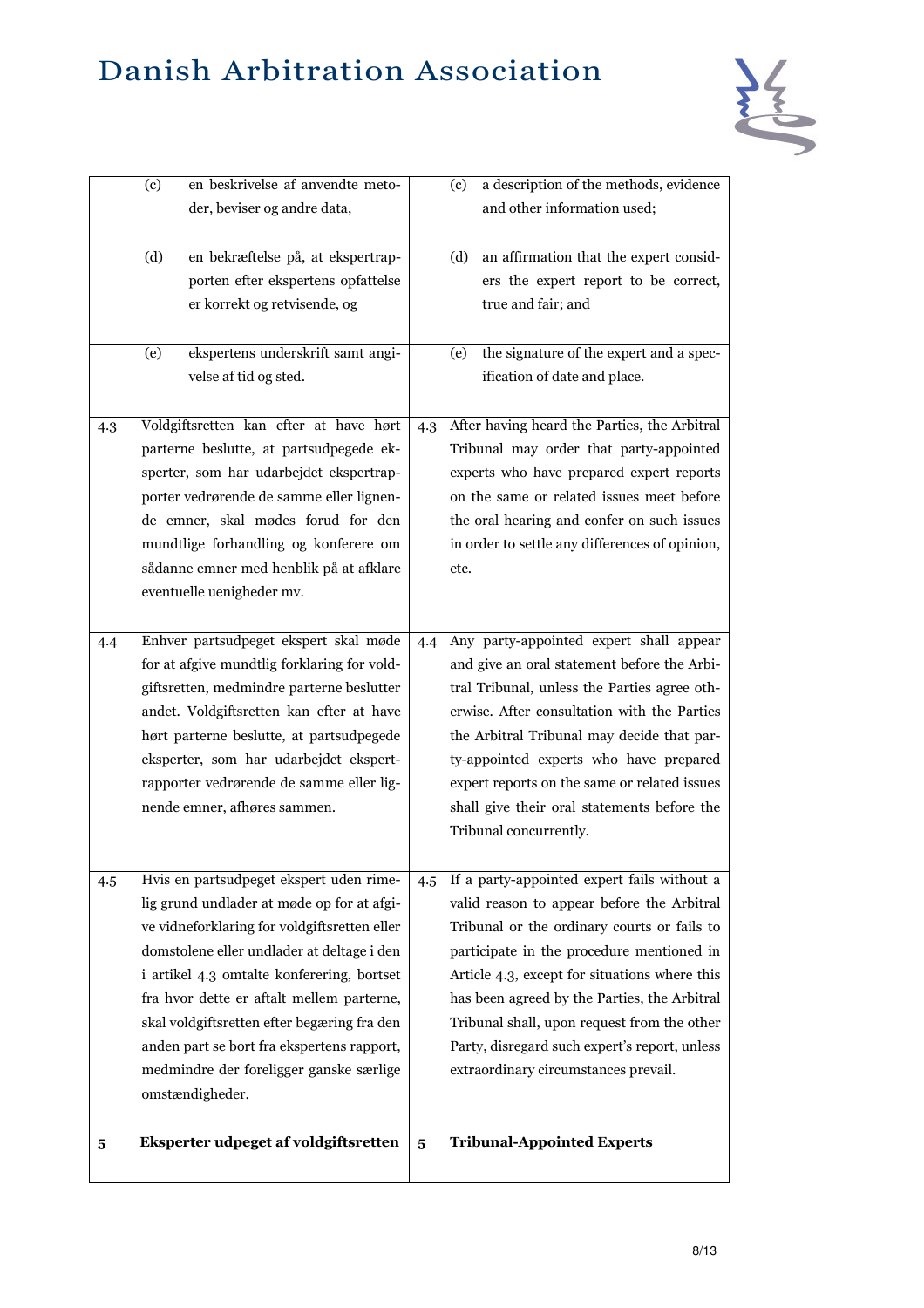

| 5.1 | Efter at have hørt parterne kan voldgifts-<br>retten udpege en eller flere eksperter til at<br>afgive erklæring til voldgiftsretten om be-<br>stemte spørgsmål, som voldgiftsretten<br>skal afgøre.                                                                                                                                                                                                                                                                                                                  | 5.1 | After having consulted with the Parties, the<br>Arbitral Tribunal may appoint one or more<br>experts to report to it on specific issues to<br>be determined by the Arbitral Tribunal.                                                                                                                                                                                                                                                                                                                                                                  |
|-----|----------------------------------------------------------------------------------------------------------------------------------------------------------------------------------------------------------------------------------------------------------------------------------------------------------------------------------------------------------------------------------------------------------------------------------------------------------------------------------------------------------------------|-----|--------------------------------------------------------------------------------------------------------------------------------------------------------------------------------------------------------------------------------------------------------------------------------------------------------------------------------------------------------------------------------------------------------------------------------------------------------------------------------------------------------------------------------------------------------|
| 5.2 | efter voldgiftsrettens<br>Parterne<br>søger<br>eventuelle anvisninger i fællesskab at<br>formulere spørgsmålene. I mangel af<br>enighed mellem parterne fastlægges<br>spørgsmålene af voldgiftsretten.                                                                                                                                                                                                                                                                                                               | 5.2 | The Parties shall, considering any instruc-<br>tions by the Arbitral Tribunal, attempt to<br>jointly phrase the questions. If the Parties<br>cannot agree, then the Arbitral Tribunal de-<br>termines the questions.                                                                                                                                                                                                                                                                                                                                   |
| 5.3 | Den udpegede ekspert skal have de for-<br>nødne kompetencer samt være uafhængig<br>og upartisk, og eksperten skal i forbindel-<br>se med sin udpegning erklære sig derom<br>over for voldgiftsretten og parterne. Den<br>udpegede ekspert skal samtidig påtage sig<br>at opretholde tavshedspligt med hensyn<br>til alle forhold vedrørende voldgiftssagen.                                                                                                                                                          | 5.3 | The appointed expert must have the re-<br>quired qualifications and be independent<br>and impartial, and in connection with his<br>or her appointment the expert must affirm<br>this to the Arbitral Tribunal and the Par-<br>ties. The appointed expert must also accept<br>to observe a duty of confidentiality in re-<br>spect of all matters relating to the arbitral<br>dispute.                                                                                                                                                                  |
| 5.4 | Voldgiftsretten tager stilling til, om ek-<br>sperten har de fornødne kompetencer og<br>er uafhængig og upartisk, efter at parter-<br>ne har haft lejlighed til at fremkomme<br>med eventuelle indsigelser mod eksper-<br>ten.                                                                                                                                                                                                                                                                                       | 5.4 | After the Parties have had the opportunity<br>to make any objections against the expert,<br>the Arbitral Tribunal will determine wheth-<br>er the expert has the necessary qualifica-<br>tions and is independent and impartial.                                                                                                                                                                                                                                                                                                                       |
| 5.5 | Voldgiftsretten kan pålægge en part at<br>meddele eksperten alle relevante oplys-<br>ninger og give eksperten adgang til at be-<br>sigtige dokumenter og andre beviser. Par-<br>terne og deres repræsentanter er beretti-<br>get til at modtage sådanne oplysninger og<br>at deltage i sådanne gennemgange. Ek-<br>sperten beskriver i rapporten alle tilfælde,<br>hvor en part ikke imødekommer et pålæg<br>fra voldgiftsretten, og beskriver eventuel<br>indflydelse på afgørelsen af det specifikke<br>spørgsmål. | 5.5 | The Arbitral Tribunal may require a Party<br>to provide the expert with all relevant in-<br>formation and give the expert access to<br>documents and other evidence for inspec-<br>tion. The Parties and their representatives<br>have the right to receive any such infor-<br>mation and to attend any such inspection.<br>In the report the expert must record any<br>non-compliance by a Party with an order by<br>the Arbitral Tribunal and describe any con-<br>sequences hereof on the expert's opinion or<br>conclusions on the specific issue. |
| 5.6 | Eksperten rapporterer skriftligt til vold-                                                                                                                                                                                                                                                                                                                                                                                                                                                                           | 5.6 | The expert shall report in writing to the                                                                                                                                                                                                                                                                                                                                                                                                                                                                                                              |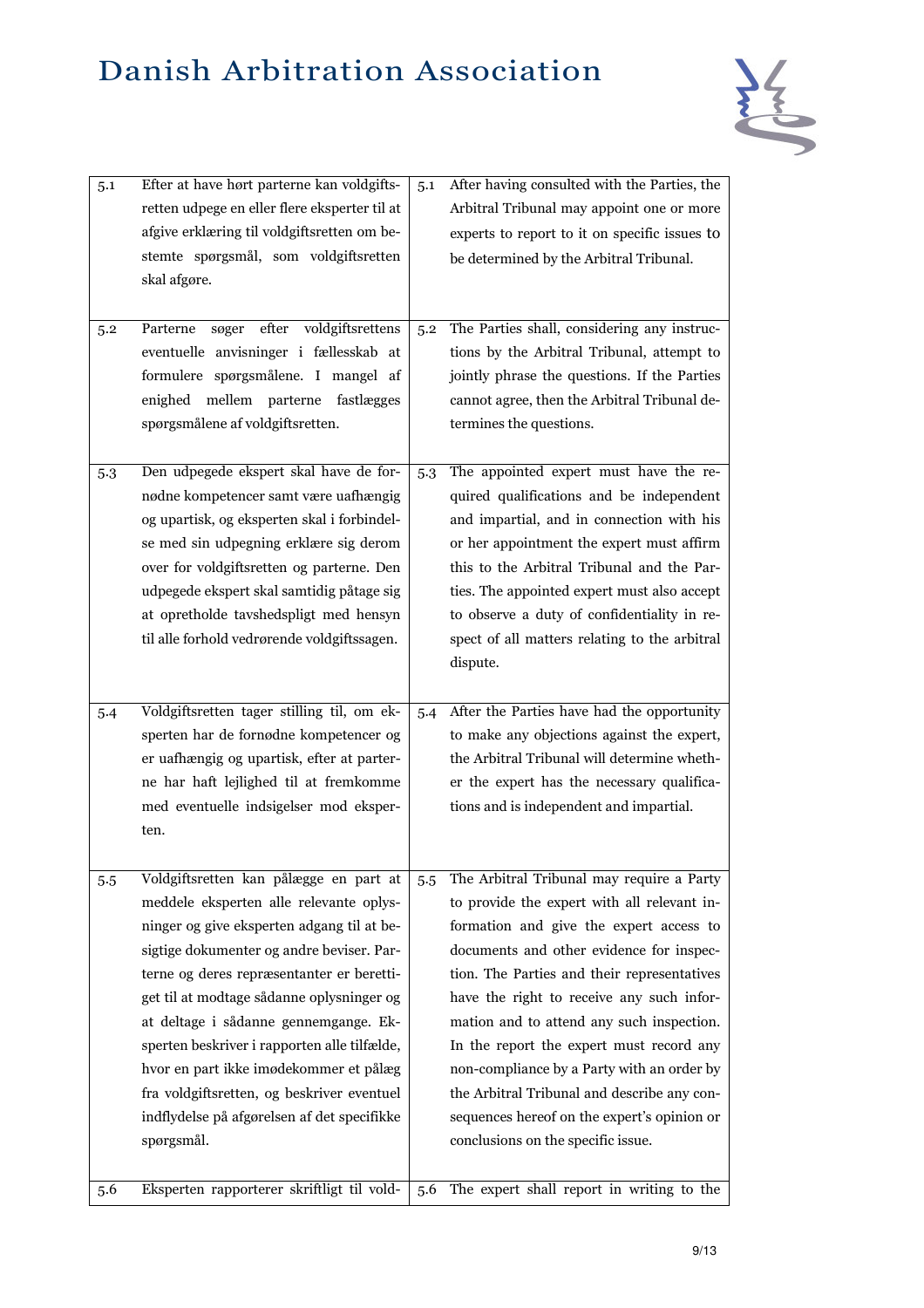

|     | giftsretten med kopi til parterne. Rappor-  | Arbitral Tribunal and send a copy to the            |
|-----|---------------------------------------------|-----------------------------------------------------|
|     | ten skal indeholde:                         | Parties. The report shall contain:                  |
|     |                                             |                                                     |
|     | (a)<br>en redegørelse for de kendsger-      | a statement of the facts on which<br>(a)            |
|     | ninger, som vurderinger og kon-             | opinions and conclusions are based;                 |
|     | klusioner er baseret på,                    |                                                     |
|     |                                             |                                                     |
|     | en beskrivelse af anvendte meto-<br>(b)     | a description of the methods, evidence<br>(b)       |
|     | der, beviser og andre data,                 | and other information used;                         |
|     |                                             |                                                     |
|     | en bekræftelse på, at ekspertrap-<br>(c)    | an affirmation that the expert consid-<br>(c)       |
|     | porten efter ekspertens opfattelse          | ers the expert report to be correct,                |
|     | er korrekt og retvisende, og                | true and fair; and                                  |
|     |                                             |                                                     |
|     | ekspertens underskrift samt angi-<br>(d)    | the signature of the expert and a spec-<br>(d)      |
|     | velse af tid og sted.                       | ification of date and place.                        |
|     |                                             |                                                     |
| 5.7 | Alle parter skal have mulighed for inden    | Within the time ordered by the Arbitral<br>5.7      |
|     | for en af voldgiftsretten fastsat frist at  | Tribunal, all Parties shall have the oppor-         |
|     | gennemgå rapporten med henblik på at        | tunity to review the report in order to pro-        |
|     | stille forslag om eventuelle supplerende    | pose additional questions. Unless the Par-          |
|     | spørgsmål. I mangel af aftale mellem par-   | ties have agreed otherwise, the Arbitral            |
|     | terne træffer voldgiftsretten afgørelse om  | Tribunal shall determine whether addition-          |
|     | fremsættelse af supplerende spørgsmål.      | al questions may be asked.                          |
|     |                                             |                                                     |
| 5.8 | Den af voldgiftsretten udpegede ekspert     | At the request of a Party or of the Arbitral<br>5.8 |
|     | skal på en parts eller på voldgiftsrettens  | Tribunal, the tribunal-appointed expert             |
|     | anmodning møde op og afgive mundtlig        | must appear and give an oral statement be-          |
|     | forklaring for voldgiftsretten, herunder    | fore the Arbitral Tribunal and answer ques-         |
|     | svare på spørgsmål fra parterne. Er det     | tions from the Parties. If it is impossible to      |
|     | ikke muligt at afhøre eksperten for vold-   | question the expert before the Arbitral Tri-        |
|     | giftsretten eller domstolene, skal vold-    | bunal or the ordinary courts, the Arbitral          |
|     | giftsretten på begæring fra en part se bort | Tribunal shall, upon request from a Party,          |
|     | fra erklæringen, medmindre der forelig-     | disregard the expert statement, unless ex-          |
|     | ger ganske særlige omstændigheder.          | traordinary circumstances prevail.                  |
|     |                                             |                                                     |
| 5.9 | Voldgiftsretten fastsætter honoraret til en | The Arbitral Tribunal fixes the fee of an<br>5.9    |
|     | udpeget ekspert og afgør, hvem der ende-    | appointed expert and determines who shall           |
|     | ligt skal bære omkostningerne, som ud-      | finally bear the expenses, which become a           |
|     | gør en del af omkostningerne ved vold-      | part of the costs of the arbitration. The Ar-       |
|     | giften. Voldgiftsretten træffer afgørelse   | bitral Tribunal will determine who shall            |
|     | om, hvem der forlods afholder de om-        |                                                     |
|     |                                             | make advance payment of the expenses re-            |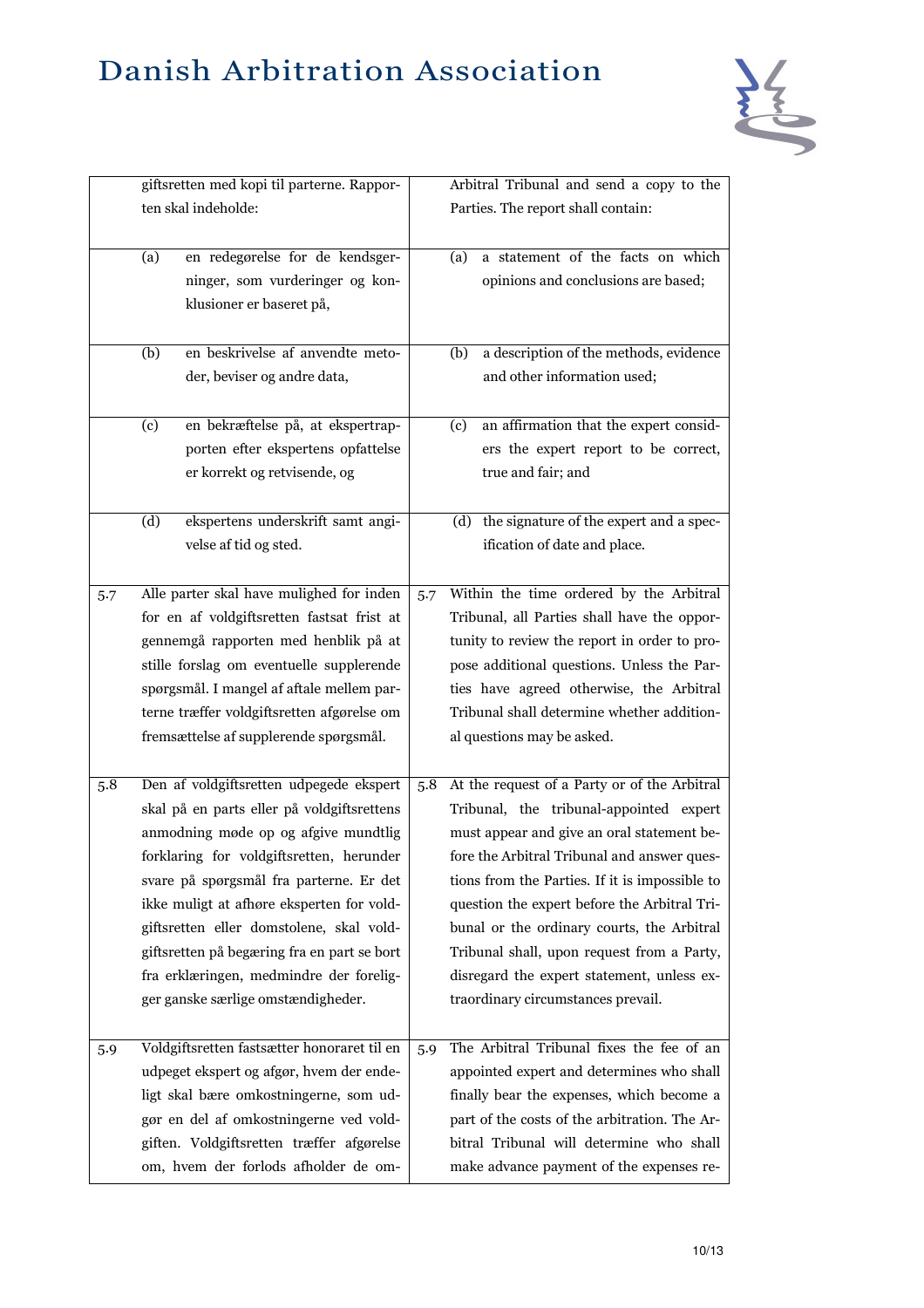

|      | kostninger, der er forbundet med be-<br>svarelsen af de stillede spørgsmål.                                                                                                                                                                                                                                                                                                                                                                |                | lated to answering the questions.                                                                                                                                                                                                                                                                                                                                                                                                                        |
|------|--------------------------------------------------------------------------------------------------------------------------------------------------------------------------------------------------------------------------------------------------------------------------------------------------------------------------------------------------------------------------------------------------------------------------------------------|----------------|----------------------------------------------------------------------------------------------------------------------------------------------------------------------------------------------------------------------------------------------------------------------------------------------------------------------------------------------------------------------------------------------------------------------------------------------------------|
| 6    | <b>Besigtigelse</b>                                                                                                                                                                                                                                                                                                                                                                                                                        | 6              | Inspection                                                                                                                                                                                                                                                                                                                                                                                                                                               |
| 6.1  | Voldgiftsretten kan, såfremt den finder<br>det hensigtsmæssigt, foretage besigtigelse.<br>Parterne og deres repræsentanter har ret<br>til at deltage i en sådan besigtigelse, og<br>voldgiftsretten indkalder hertil med et ri-<br>meligt varsel.                                                                                                                                                                                          | 6.1            | The Arbitral Tribunal may, if it considers it<br>appropriate, make an inspection. The Par-<br>ties and their representatives shall have the<br>right to attend any such inspection, and the<br>Arbitral Tribunal shall give the Parties rea-<br>sonable notice in advance of the inspection.                                                                                                                                                             |
| 7    | Mundtlige forklaringer for vold-<br>giftsretten                                                                                                                                                                                                                                                                                                                                                                                            | $\overline{7}$ | Oral statements before the Arbitral<br><b>Tribunal</b>                                                                                                                                                                                                                                                                                                                                                                                                   |
| 7.1  | Parterne indkalder de personer, der skal<br>afgive forklaring for voldgiftsretten.                                                                                                                                                                                                                                                                                                                                                         | 7.1            | The Parties shall give notice to the persons<br>who are going to give oral statements be-<br>fore the Arbitral Tribunal.                                                                                                                                                                                                                                                                                                                                 |
| 7.2. | Voldgiftsretten afgør, om der under afgi-<br>velsen af forklaringen må benyttes med-<br>bragte notater eller andre hjælpemidler.<br>Voldgiftsretten afgør i samråd med par-<br>terne, om forklaring kan afgives ved an-<br>vendelse af telekommunikation.                                                                                                                                                                                  | 7.2.           | The Arbitral Tribunal shall determine<br>whether notes or other assisting material<br>may be used during oral statements. The<br>Arbitral Tribunal shall determine in consul-<br>tation with the Parties whether oral state-<br>ments may be given by the use of telecom-<br>munications.                                                                                                                                                                |
| 7.3  | Enhver, der afgiver forklaring, skal tale<br>sandt. Hvis den pågældende har udarbej-<br>det en vidneerklæring eller en ekspert-<br>rapport, skal vedkommende tilkendegive,<br>om denne er korrekt.                                                                                                                                                                                                                                         | 7.3            | Anyone giving an oral statement must tell<br>the truth. If the person giving an oral<br>statement has submitted a written state-<br>ment or an expert report, the person shall<br>declare whether its content is correct.                                                                                                                                                                                                                                |
| 7.4  | Afhøringen skal ske på en sådan måde, at<br>den er egnet til at fremkalde en tydelig og<br>sandfærdig forklaring, og den pågælden-<br>de skal gives lejlighed til at udtale sig i<br>sammenhæng. Ledende spørgsmål bør<br>undgås, også ved kontraafhøring. Afhø-<br>ringen må ikke søges gennemført på util-<br>børlig vis. Bevisførelse om et vidnes al-<br>mindelige troværdighed må kun finde<br>sted, på en måde og i det omfang vold- | 7.4            | Questioning must be done in a manner<br>suitable to evoke a clear and truthful state-<br>ment, and the person giving the statement<br>must be given an opportunity to make an<br>uninterrupted statement. Leading ques-<br>tions should be avoided, also during cross-<br>examination. Questioning should not be<br>made in an inappropriate manner. Evi-<br>dence on the general credibility of a person<br>giving a statement can only take place in a |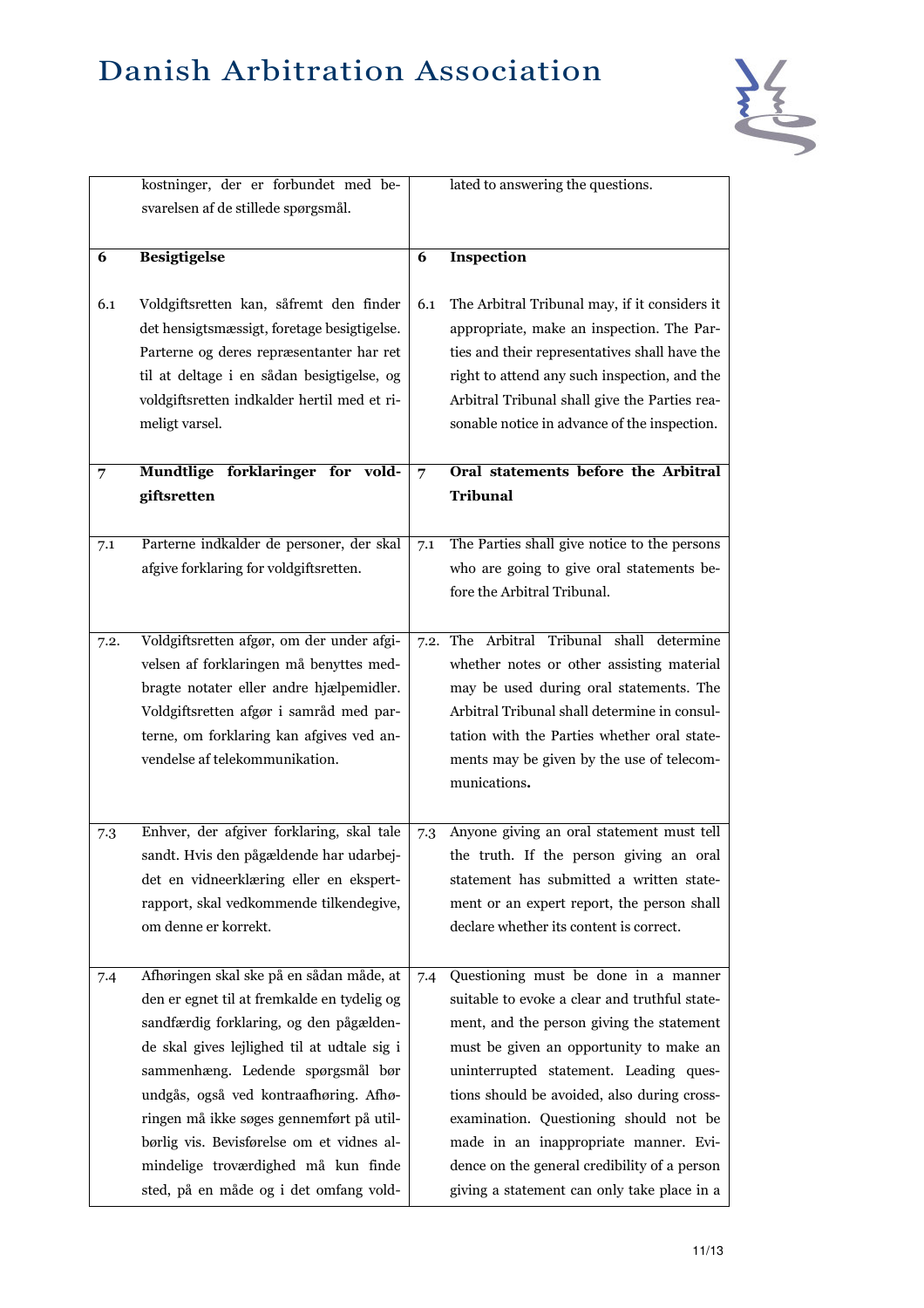

|     | giftsretten bestemmer.                                                                                                                                                                                                                                                                                                                                                                                                                                 |     | manner and to the extent allowed by the<br>Arbitral Tribunal.                                                                                                                                                                                                                                                                                                                                                                                                                                                |
|-----|--------------------------------------------------------------------------------------------------------------------------------------------------------------------------------------------------------------------------------------------------------------------------------------------------------------------------------------------------------------------------------------------------------------------------------------------------------|-----|--------------------------------------------------------------------------------------------------------------------------------------------------------------------------------------------------------------------------------------------------------------------------------------------------------------------------------------------------------------------------------------------------------------------------------------------------------------------------------------------------------------|
| 7.5 | Hvert vidne afhøres for sig. Et vidne må<br>ikke forud for sin egen forklaring påhøre<br>forklaringer fra andre vidner, medmindre<br>parterne aftaler andet. Voldgiftsretten<br>kan dog efter at have hørt parterne be-<br>stemme, at flere vidner afhøres sammen.                                                                                                                                                                                     | 7.5 | Each witness shall be questioned individu-<br>ally. Prior to his/her own statement, a wit-<br>ness may not hear the statements given by<br>other witnesses, unless otherwise agreed by<br>the Parties. After consultation with the Par-<br>ties, the Arbitral Tribunal may, however,<br>decide that several witnesses be questioned<br>at the same time.                                                                                                                                                     |
| 7.6 | Hvis der er uenighed om rækkefølgen af<br>de, der skal afgive forklaring, eller hvem<br>der skal afhøre et vidne først, afgøres det-<br>te af voldgiftsretten. Modparten kan kon-<br>traafhøre vidner, parter og partsrepræ-<br>sentanter. Modparten er i sine spørgsmål<br>ikke begrænset af den indledende afhø-<br>ring. Den anden part kan efterfølgende<br>stille supplerende spørgsmål. Voldgifts-<br>retten kan når som helst stille spørgsmål. | 7.6 | If the Parties cannot agree on the order of<br>the persons giving statements or on who<br>may question a witness first, the Arbitral<br>Tribunal shall decide this. The opposing<br>Party may cross-examine witnesses, Parties<br>and representatives of the Parties. In its<br>questions, the opposing Party is not re-<br>stricted by the other Party's initial ques-<br>tioning. The other Party may subsequently<br>ask supplementary questions. The Arbitral<br>Tribunal may ask questions at any time. |
| 8   | Bevisbedømmelse mv.                                                                                                                                                                                                                                                                                                                                                                                                                                    | 8   | Assessment of evidence, etc.                                                                                                                                                                                                                                                                                                                                                                                                                                                                                 |
| 8.1 | I mangel af aftale derom mellem parterne<br>bestemmer voldgiftsretten, hvilke beviser<br>der kan føres, og hvilke faktiske omstæn-<br>digheder der lægges til grund for sagens<br>pådømmelse.                                                                                                                                                                                                                                                          | 8.1 | In the absence of any agreement between<br>the Parties, the Arbitral Tribunal decides<br>which evidence may be presented and<br>which facts may be relied on in the assess-<br>ment of the case.                                                                                                                                                                                                                                                                                                             |
| 8.2 | Hver af parterne kan angive nye beviser<br>under voldgiftssagens behandling, med-<br>mindre voldgiftsretten finder det uhen-<br>sigtsmæssigt under hensyn til den forsin-<br>kelse, dette kan medføre.                                                                                                                                                                                                                                                 | 8.2 | Any of the Parties may present new evi-<br>dence during the arbitral proceedings, un-<br>less the Arbitral Tribunal does not find it<br>appropriate in view of the delay it may<br>cause.                                                                                                                                                                                                                                                                                                                    |
| 8.3 | Voldgiftsretten kan når som helst opfor-<br>dre en part til at føre eller fremlægge be-<br>vis om forhold omfattet af sagen.                                                                                                                                                                                                                                                                                                                           | 8.3 | The Arbitral Tribunal may, at any time,<br>invite a Party to present evidence on issues<br>relevant to the dispute.                                                                                                                                                                                                                                                                                                                                                                                          |